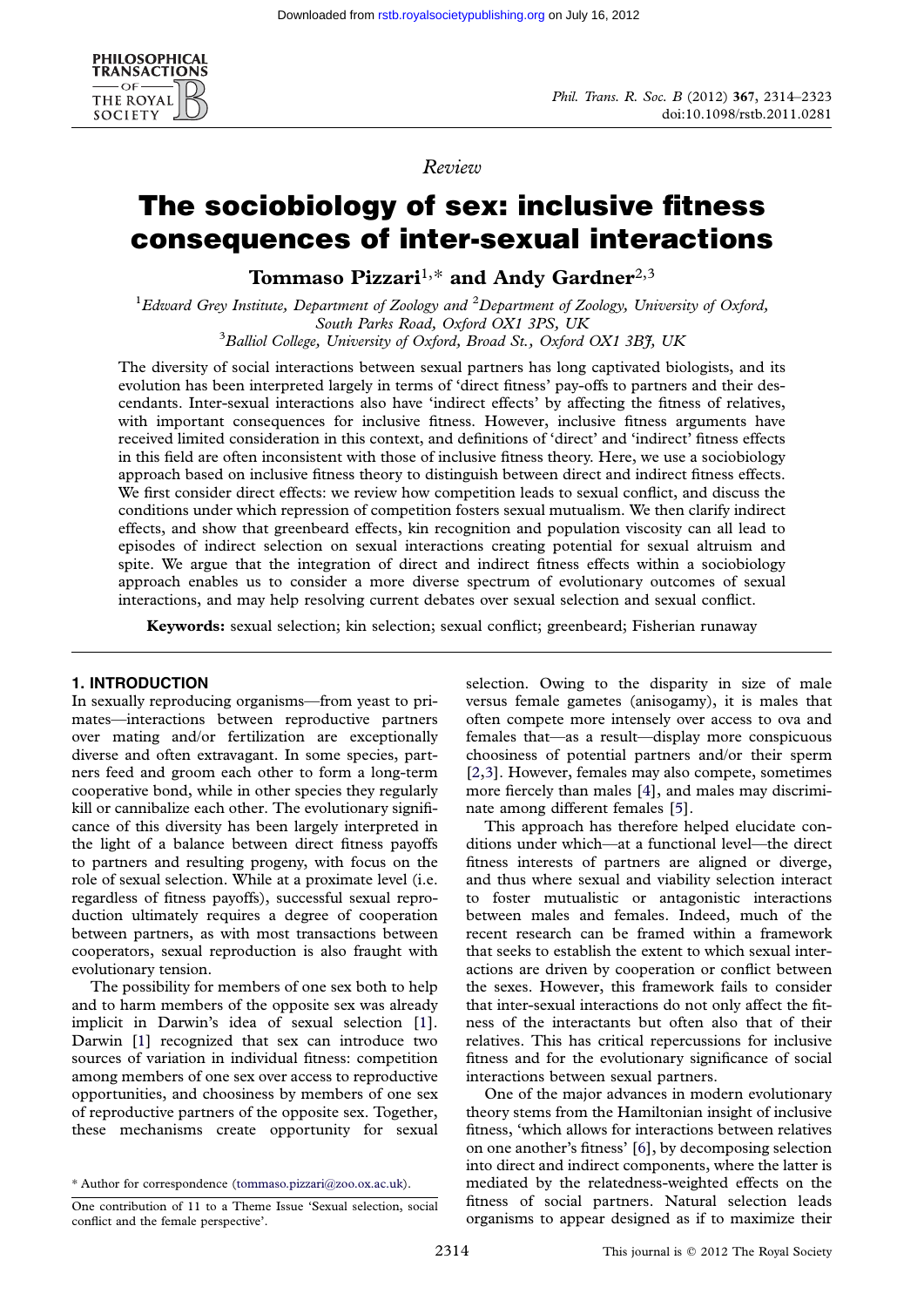Table 1. Behaviours that improve the fitness of the actor are 'mutually beneficial' if they also improve the fitness of the recipient  $(c < 0, b < 0)$  and are 'selfish' if they reduce the recipient's fitness  $(c < 0, b < 0)$ . Behaviours that reduce the fitness of the actor are 'altruistic' if they improve the recipient's fitness  $(c > 0, b > 0)$ , and 'spiteful' if they reduce the fitness of the recipient  $(c > 0, b < 0)$ . Behaviours that improve the fitness of the recipient  $(b > 0)$  are termed 'helping' and those that reduce the recipient's fitness  $(b < 0)$  are 'harming', irrespective of the fitness consequences for the actor. If behaviours impact upon the fitness of multiple recipients, helping some and harming others, then classification can be done according to the effects felt by the actor's 'primary' recipients. Finally, helping behaviours that have evolved, at least in part, owing to the benefits that they grant the recipient are termed 'cooperation'. This includes all altruistic and some mutually beneficial behaviours.



inclusive fitness, which is the sum of their direct and indirect fitness [[6](#page-8-0)–[8\]](#page-8-0). There are two routes by which the organism may increase inclusive fitness, either by increasing the organism's own reproductive success (direct fitness effect) or else by increasing the reproductive success of the organism's genetic relatives (indirect fitness effect) [[6](#page-8-0)]. The overall condition for natural selection to favour a social behaviour that incurs a cost  $c$  for the actor and provides a benefit  $b$ to the recipient is Hamilton's rule  $rb > c$ , where r is the genetic relatedness of these two individuals [[6,7,9](#page-8-0)]. If multiple individuals are affected, then Hamilton's rule may be written as  $\sum_i r_i b_i > c$ , where  $b_i$  and  $r_i$  are the benefit and relatedness corresponding to the ith recipient [\[8\]](#page-8-0). Hamilton's rule is a fully general separation of natural selection into its direct and indirect components [[10](#page-8-0)].

Hamilton [[6,9](#page-8-0)] showed that natural selection could drive the evolution of altruistic behaviours, so long as the recipients of altruism are sufficiently related to the actor. More generally, Hamilton's rule predicts when any trait—i.e. altruism, selfishness, mutual benefit, spite and also non-social characters—are favoured by natural selection. The intentional language employed in the study of social evolution is sometimes felt to be undesirable, and efforts have been made in the past to purge the field of such loaded, anthropomorphic terminology. However, this concern is misguided. The intentional language is formally justified by the mathematical correspondence between the dynamics of natural selection and the analogy of the individual organism as 'maximizing agent' [[8,11,12\]](#page-8-0). Moreover, such language defines whole programmes of scientific research in behavioural ecology, for example, on sexual 'conflict'. If agents and their intentions are part of the question, then they must also form a part of the solution [\[13](#page-8-0)].

There is growing appreciation that the study of sexual interactions, including studies of sexual selection and sexual conflict, would stand to gain by embracing an inclusive fitness approach, and recent efforts have been made in this direction [\[14](#page-8-0)–[19](#page-8-0)]. However, at present, these efforts remain isolated and focused on specific questions. Here, we integrate these studies within a broader sociobiology approach based on inclusive fitness theory, to explain the diversity of social interactions observed among sexual partners across a range of sexual organisms by simultaneously considering direct and indirect selection episodes.

# 2. AN INCLUSIVE FITNESS APPROACH

In most organisms, sex is a social trait, an interaction between an actor and recipient(s) of two discrete categories (males and females), which has the potential to change the fitness of each party. The consequences of sexual interactions for the selective process can therefore be categorized using a standard inclusive fitness approach, which decomposes genetic change into 'direct selection'—i.e. owing to the impact of the trait upon the individual's own reproductive success—and 'indirect selection'—i.e. owing to the impact of the trait upon the reproductive success of the individual's genetic relatives. The separation of direct and indirect selection (table 1) provides the basis for classifying social behaviours [\[6,20](#page-8-0)], and represents the most fundamental branching in the hierarchy of explanations for Darwinian adaptations, such as cooperation [\[21](#page-8-0)].

The idea that natural selection comprises direct and indirect effects is well known in the sexual selection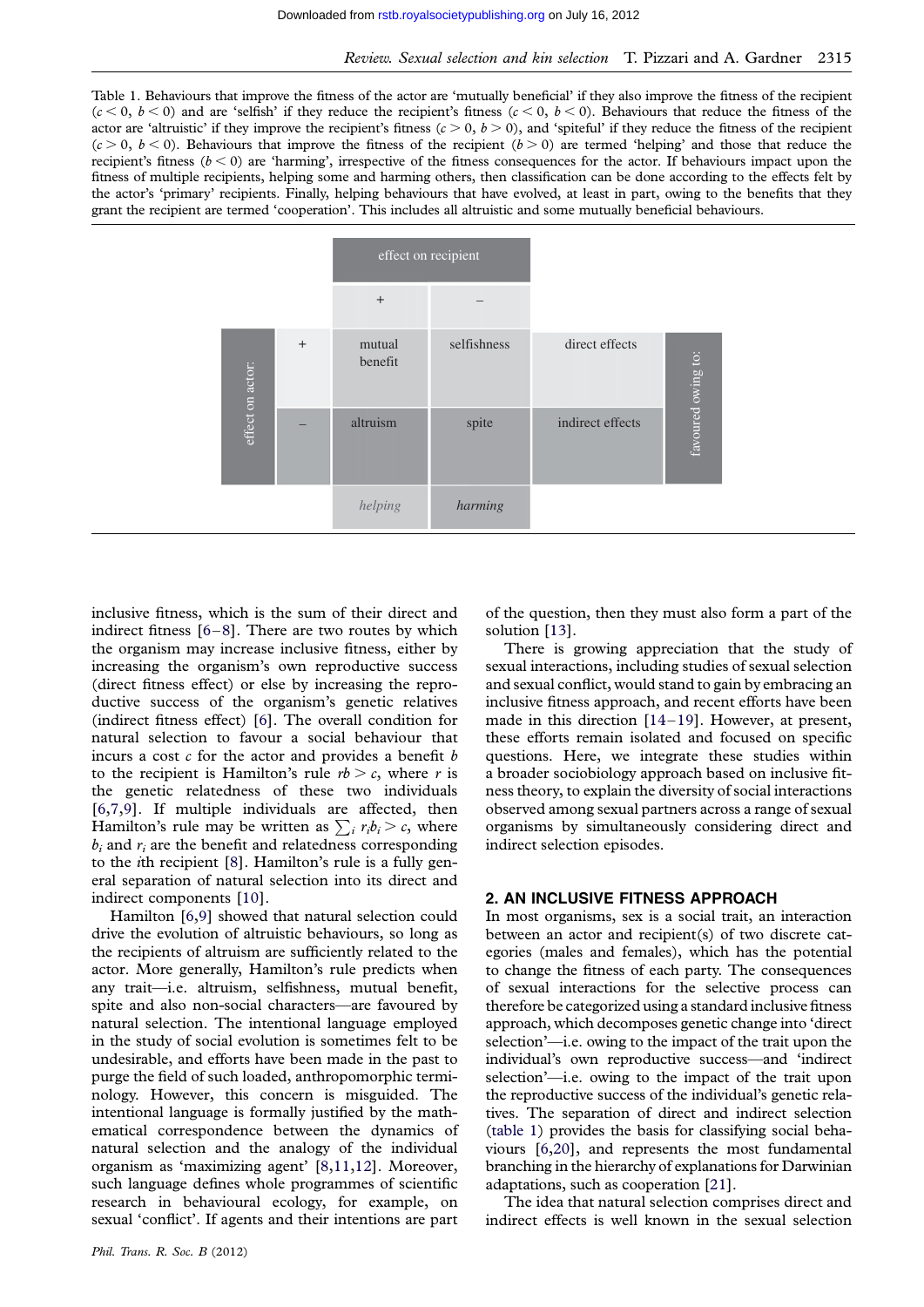literature. However, there is a diversity of meanings attached to these terms, which requires some clarification. In sexual selection literature, the mechanisms driving sexual preferences are often divided into those conveying net fitness benefits to the individual selecting mates (i.e. preference for specific mates increases its lifetime reproductive success of an individual), and those conveying net benefits to the offspring produced by mating with preferred mates, through genetic covariance between ornament and viability ('good genes') and/or linkage disequilibrium between preference and ornament genes ('Fisherian runaway'). Traditionally, the former benefits are defined as 'direct' and the latter as 'indirect' [[22,23\]](#page-8-0). However, the distinction between 'direct' and 'indirect' effects can cause confusion, as offspring survival may be viewed as part of the parent's reproductive success and, as such, a direct (rather than indirect) contribution to the parent's fitness. Considerable debate has focused on whether 'direct' fitness costs imposed by an actor on its partner(s) might be rescued by 'indirect' benefits associated with reproducing with harmful partners [[24](#page-8-0)–[26\]](#page-8-0), and on whether 'good genes' and 'Fisherian runaway' represent two distinct indirect mechanisms [\[26](#page-8-0)–[28](#page-8-0)]. Key to resolving these debates is the correct assignment of direct and indirect effects. Here, we employ the formal definitions of direct and indirect fitness that are provided by inclusive fitness theory, as they are unambiguous and fundamentally connected to the design objective of all Darwinian adaptation.

# 3. DIRECT FITNESS EFFECTS

# (a) Selfishness and sexual conflict

Conflict arises whenever two prospective partners maximize fitness through different, mutually exclusive reproductive decisions at any stage of the reproductive process, from mating to parental investment [\[15](#page-8-0)]. This tension can occur whenever multiple reproductive opportunities are available to members of at least one sex, for the combination of two inter-related factors. First, by its very nature, reproductive investment incurs a fitness cost. This means that the reproductive resources available to an individual are limited and investment in reproduction with a particular partner will automatically reduce the availability of resources for reproduction with other current or future partners.

Therefore, evolutionary conflict between interacting males and females is implicit in any mechanism of mate choice, postmating gamete selection or postzygotic differential reproductive investment. Second, owing to limited availability of reproductive opportunities, there is competition among members of one sex to access sexual partners. Intrasexual competition can promote traits that enable the carrier to outcompete rivals even when they harm reproductive partners. The 'tragedy of the commons' provides a useful metaphor [\[29](#page-8-0)–[31](#page-8-0)]. This refers to a situation in which individuals compete selfishly over access to a resource, which as a result becomes depleted to the detriment of the whole group. One could argue that males themselves can often be regarded as a tragedy of the

commons, because although relatively few would be required to guarantee the growth of a population, it often pays individuals to produce more than required. In the context of sexual selection, competition between sexual rivals can damage the reproductive ability of members of the opposite sex, and thus reduce the whole mating group's fitness. For example, male harassment of females in their pursuit of mating opportunities can be so damaging to females as to lead local populations to extinction (figure  $1a$ ). Harm can also be mediated by insemination costs (figure  $1b,c$ ). For example, in several invertebrates, insemination is 'traumatic'. In contrast to orthodox genitalic intromission, traumatic insemination occurs through the puncture of the female body wall by highly derived male organs [\[40](#page-8-0)]. Similarly, when females mate with multiple males, males are often selected to inseminate larger ejaculates in order to outcompete the sperm of their rivals [[41\]](#page-8-0). However, in many organisms, if too many sperm penetrate the oocyte, the resulting excess of centrosomes may jeopardize zygote development (pathological polyspermy [[42\]](#page-8-0)), resulting in a post-mating tragedy of the commons.

## (b) Mutual benefits

Mutual benefits occur when a male and a female stand to gain simultaneously from the same reproductive decision. The only way to enforce complete sexual mutualism is through the absence of sexual selection. Imagine a species with lifetime monogamy, even sex ratio and zero variance in intrinsic individual fecundity or reproductive quality. Here, we have essentially removed intrasexual competition and individual variation in reproductive success due to differential access to mating and fertilization, the ingredients of sexual selection. Under such conditions, the interests of an individual will coincide with those of its reproductive partner, such that the only way for an individual to increase its own fitness is to increase that of its partner. Such 'repression of competition' is one of the mechanisms driving major transitions in evolution, whereby social groups that effectively abolish their internal conflicts can be viewed as single adaptive individuals in their own right [[43](#page-8-0)–[46\]](#page-8-0). For example, an ancestral condition of strict lifetime monogamy has probably been a catalyst for the evolution of eusociality [[47,48\]](#page-8-0).

The complete absence of sexual selection is clearly rare. However, specific ecological conditions can lead to mating systems in which sexual selection is strongly limited. For example, when reproductive resources are limited and spatially dispersed, strict lifetime monogamy is often the best reproductive strategy, for a range of organisms (figure  $1d,e$ ). Some potential for mutualism for specific reproductive decisions persists even under sexual selection. For example, inbreeding or hybridization may result in such low reproductive success that both partners might 'agree' to avoid mating [\[14,15,17](#page-8-0)]. Similarly, in species where males can stimulate female fecundity (for example, through nuptial gifts or spermatophylaxes, figure  $1f$ ) to a degree where female reproductive success more than doubles if the female mates with two males, then all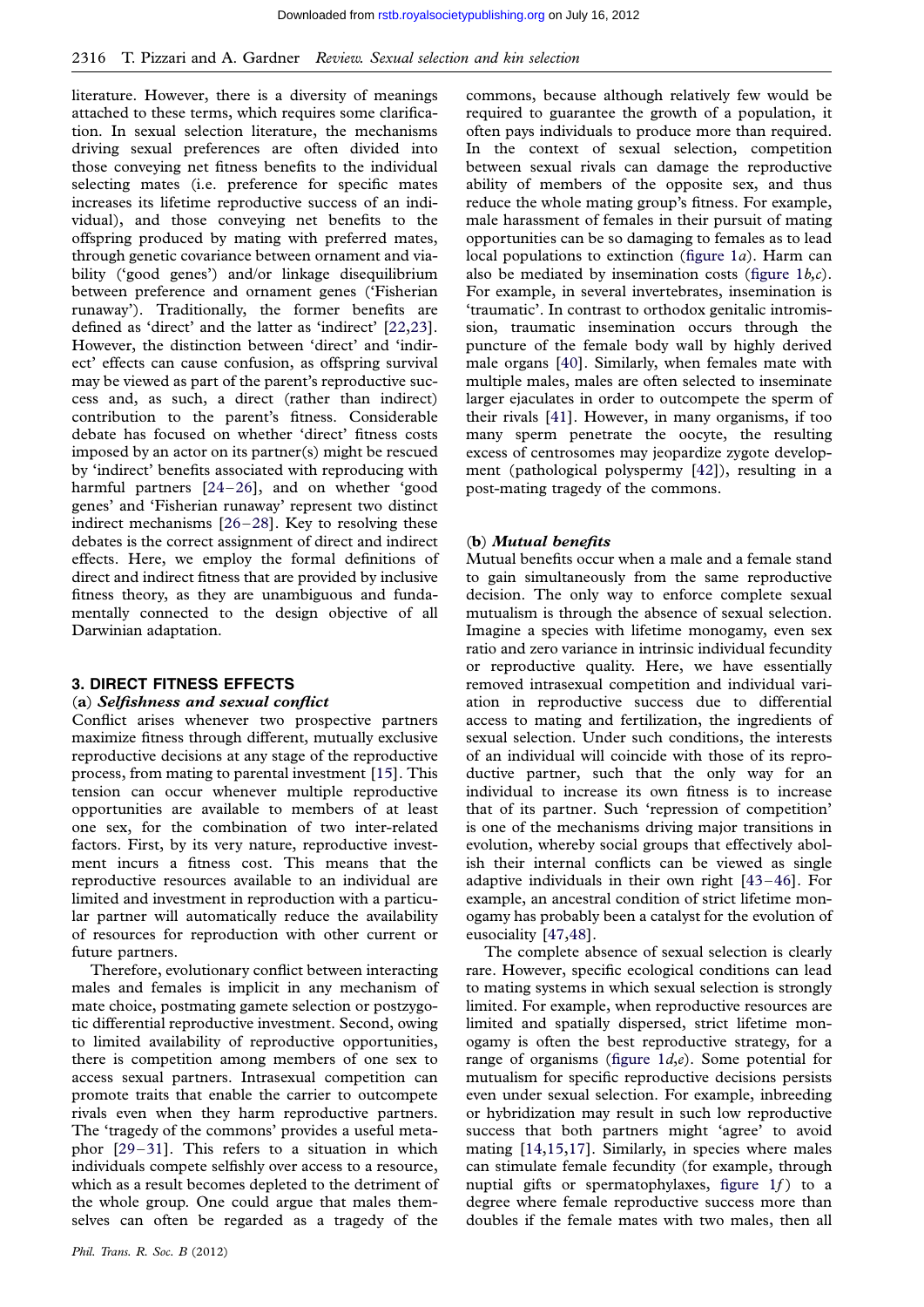<span id="page-3-0"></span>

Figure 1. Sexual conflict and mutual benefits. Conflict: (a) in experimental populations of viviparous lizards, *Lacerta vivipara*, male sexual harassment can be so costly to females as to drive populations to local extinctions [[32\]](#page-8-0). Photo credit: P. S. Fitze. (b) The accessory gland products (Acp) released in the seminal fluid of the male fruit fly, *Drosophila melanogaster*, favour the fertilizing success of an ejaculate in sperm competition by facilitating female sperm storage, by inhibiting female receptivity to new mating, and by stimulating egg production [[33\]](#page-8-0), and males evolve more manipulative Acps under more intense sperm competition [\[34](#page-8-0)]. However, Acps also have a toxic side effect on females, which pay a net fitness cost when exposed to high insemination rates [[35\]](#page-8-0). Credit: R. Dean. (c) In the bean beetle, *Callosobruchus maculatus*, male genitalic spines damage the female reproductive tract [\[36](#page-8-0)], and longer spines convey higher reproductive success to males but impose higher costs to females [\[37](#page-8-0)]. Credit: F. Champion de Crespigny. Mutual benefits: (d) many seabirds, such as these Atlantic puffins, Fratercula arctica, partners form long-term, highly cooperative and monogamous pair bonds. Credit: C. M. Perrins. (e) In the symbiontic shrimps, Pontonia margarita, a single heterosexual pair typically inhabits the same host (pearl oyster). The size of the hosts, their limited availability and high predation risk between hosts can all contribute to maintain monogamy in this system [[38](#page-8-0)]. Credit: A. Anker (Universidade Federal do Ceará, Brazil). (f) In some organisms, males can boost female fecundity, e.g. through the provision of a highly nutritious nuptial gift or, as in some orthopterans, a spermatophylax (credit: N. W. Bailey). When male stimulation more than doubles female fecundity, both male and female gain if the female remates with another male [\[39](#page-8-0)].

three individuals may do better if the female mates with both males [[39\]](#page-8-0). Clearly, the mutualism of this 'ménage à trois' is limited to the decision of whether or not a female should mate with both males. Her promiscuity will generate competition between the sperm of the two males over fertilization (sperm competition) and thus sexual conflict over differential sperm utilization and fertilization [[39\]](#page-8-0). Similarly, when male sperm reserves are limited, females might mate suboptimally, paying a fertility cost. However, high mating rates driven by strong male competition might reduce this particular conflict by automatically leading to assortative mating, e.g. more fertile males mating with more fecund females [[49](#page-8-0)]. In fact, we

can find some potential of mutualism even in behaviours such as sexual cannibalism. The females of a diverse range of invertebrate species typically eat the often smaller partners [[50\]](#page-9-0). One would expect this to lead irrevocably to conflict, but this is not necessarily the case. Conflict clearly occurs when the male is eaten before he mates with a female [\[50](#page-9-0)]. However, when cannibalism occurs during or after mating, things are different. In some species such as the redback spider, Latrodectus hasselti, a male has a low chance of mating successfully with more than one female, while females are likely to mate with more than one male [\[51,52](#page-9-0)], which means that the ejaculate of a male is likely to face sperm competition. During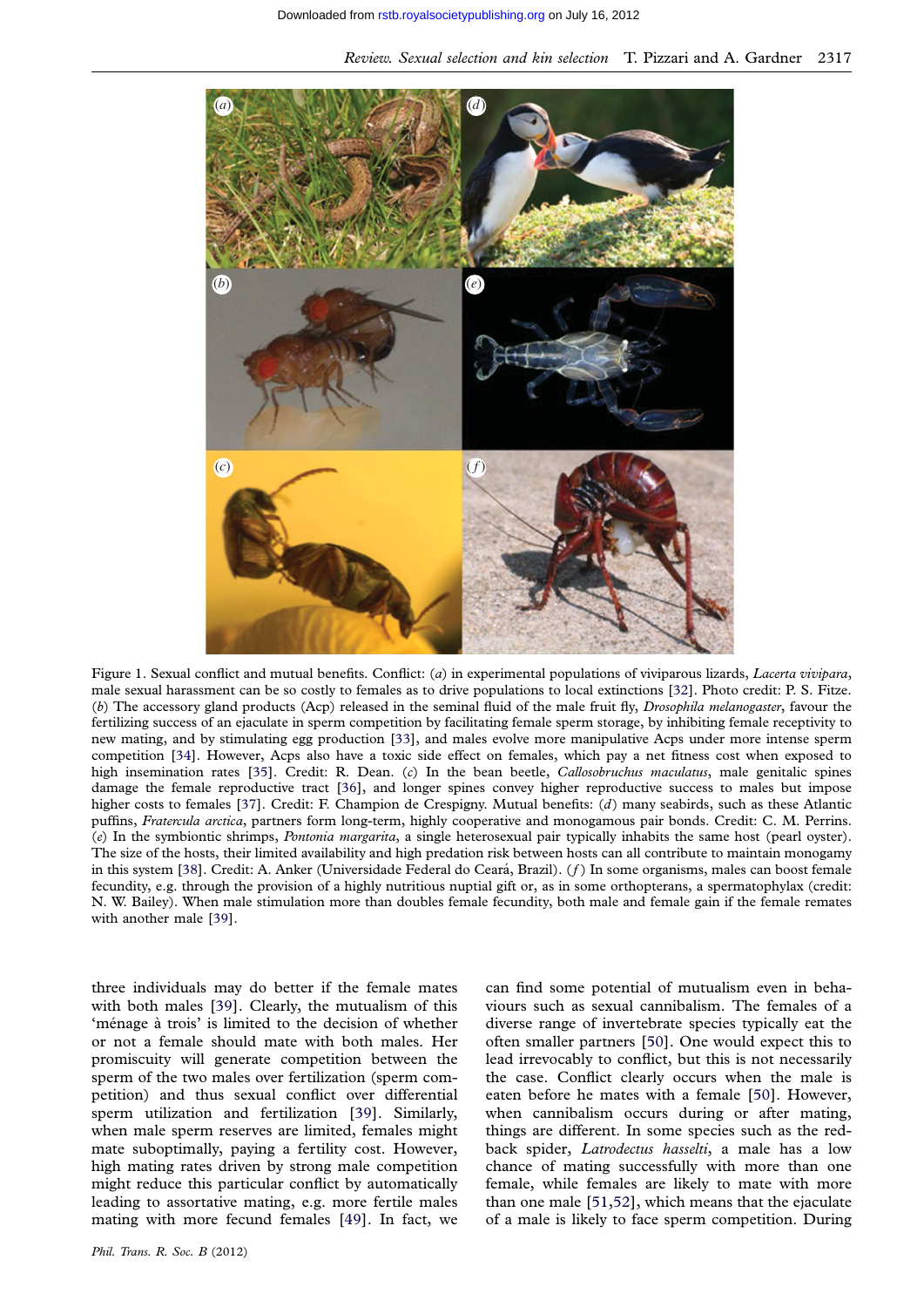mating, the male red-backed spider somersaults to offer his abdomen to the female mouthparts, and cannibalism ensues. By feeding himself to the female, a male increases the fecundity of the female and doubles his share of paternity by prolonging mating [\[53\]](#page-9-0). Even if a male survived a female, mating damages the male twin intromittent organs (pedipalps) so as to render a male effectively sterile after two copulations [[54\]](#page-9-0). Clearly, a male red-backed spider might have more to gain by defending his paternity with a female than by leaving her to the attention of other males in search of new females. This arrangement would also benefit females unless there are strong benefits associated with polyandry. Therefore, under some conditions, male selfsacrifice might represent a mutually beneficial strategy. Clearly, this is a precarious balance: males should avoid such sexual sacrifice as soon as ecological conditions shift to make remating beneficial for either sex. And this is what may happen in other species, where males feign their own death [\[55](#page-9-0)] or preferentially target well-fed females to reduce the risk of cannibalism [[56\]](#page-9-0).

In short, while the potential for sexual conflict appears to increase proportionally with the opportunity of sexual selection, sexual selection and sexual conflict are two distinct evolutionary mechanisms [\[20](#page-8-0)], and the former does not necessarily lead to the latter.

#### (c) Enforcing sexual cooperation

Cooperation can be enforced even when evolutionary conflict would otherwise occur between partners. There is a diversity of mechanisms through which cooperation can be secured in spite of conflict. These fall into two non-mutually exclusive categories: cooperation can be traded for concessions and fitness rewards to cooperating partners, or it can be coerced with the threat of sanctions and punishments of non-cooperating partners. For example, female dunnocks, Prunella modularis, often mate and form pair bonds with two males simultaneously. Because these female sexual concessions give both males a realistic chance of paternity, both provide paternal care (albeit proportionally to perceived confidence of paternity), enabling females to invest less into maternal care [\[57](#page-9-0)]. Similarly, field observations suggest that in Adélie penguins, Pygoscelis adeliae, females might obtain nest material by engaging in extra-pair copulations with unpaired males [[58\]](#page-9-0). A particular case of reciprocal concessions occurs in non-selfing simultaneous hermaphrodites [[59\]](#page-9-0). Here, anisogamy means that each individual produces more sperm than eggs, and at mating will benefit more by giving sperm to fertilize its partner's eggs rather than receiving its partner's sperm to fertilize its own eggs. Therefore, there is a conflict of interest over male (giving sperm) and female (accepting sperm) roles. This stalemate can be resolved by partners taking turns, through reciprocal spawning or inseminations. However, the equilibrium of this tit-for-tat can be vulnerable to the invasion of cheating strategies in which an individual can impose its own reproductive interests (i.e. give sperm). A number of extravagant traits appear to have this function, from the 'love darts' of some snails, coated with allohormones which inhibit sperm digestion by the recipient [[60](#page-9-0)] to the 'penis-fencing'

[\[61\]](#page-9-0), traumatic inseminations and 'sperm-sucking' of some flatworms [\[62](#page-9-0)] and the apophallation of the banana slug, Ariolimax columbianus [\[63](#page-9-0)].

An additional mechanism to enforce cooperation is by punishing partners when they do not cooperate, i.e. when they behave in a way that reduces the fitness of the focal individual [\[64,65](#page-9-0)]. In principle, sexual punishment occurs when an actor is able to prevent a recipient from acting selfishly by imposing (or threatening to impose) fitness costs to refrain the recipient from being selfish [[64\]](#page-9-0). In practice, however, sexual punishment is difficult to demonstrate experimentally, although a number of behaviours might have this function. In several mammalian societies, males have been observed to attack females that refuse to mate with them or stray away from their territory [\[65](#page-9-0)]. In socially monogamous birds with bi-parental care, males have been speculated to punish their partner when she mates with other males (extra-pair copulations) [[66\]](#page-9-0). For example, in lesser grey shrikes, Lanius minor, where partners often leave the nest to engage in extra-pair copulations, males attacked their social mates when these were experimentally removed from and returned to the nest while fertile (shortly before the onset of egg-laying) but not when the same manipulation was performed when females were no longer fertile (all the eggs were already laid) [\[67](#page-9-0)]. A similar pattern may occur in monogamous termites, where inter-sexual aggression (especially male aggression of females) may function to pre-empt rejection [\[68](#page-9-0)]. Finally, the high mating costs imposed by males in some species might function as a form of sanction to discourage females from remating [[69\]](#page-9-0), or encourage them to invest more in the current reproductive event [\[70\]](#page-9-0).

# 4. INDIRECT FITNESS EFFECTS

## (a) Sexual altruism and sexual spite

Altruism occurs when the actor pays a direct fitness cost to convey a fitness benefit to a recipient. Hamilton [\[6\]](#page-8-0) showed that genes for altruism can be favoured provided that the recipients of altruism are sufficiently genetically related to the actor. Spite is the more sinister flipside of altruism, whereby the actor incurs a cost in order to harm the recipient, and can be favoured if the relatedness between recipient and actor is less than the average relatedness between individuals in their economic neighbourhood (negative relatedness  $[7,71-73]$  $[7,71-73]$  $[7,71-73]$  $[7,71-73]$ . In other words, harming the recipient at your own cost might increase your inclusive fitness if the recipient is in competition with your relatives. Often altruism and spite are interchangeable: the same action may benefit some recipients while harming others, so classification depends upon which individuals are deemed the 'primary' recipients and which are merely 'secondary' recipients [\[74,75](#page-9-0)].

While altruism has been extensively explored in several social contexts, its role in sexual interactions has received much less attention. Here, indirect benefits can arise for two reasons: (i) the recipient is related to the actor; or (ii) the actor is related to a third party, who will at some point also interact with the recipient. The former case represents inbreeding, as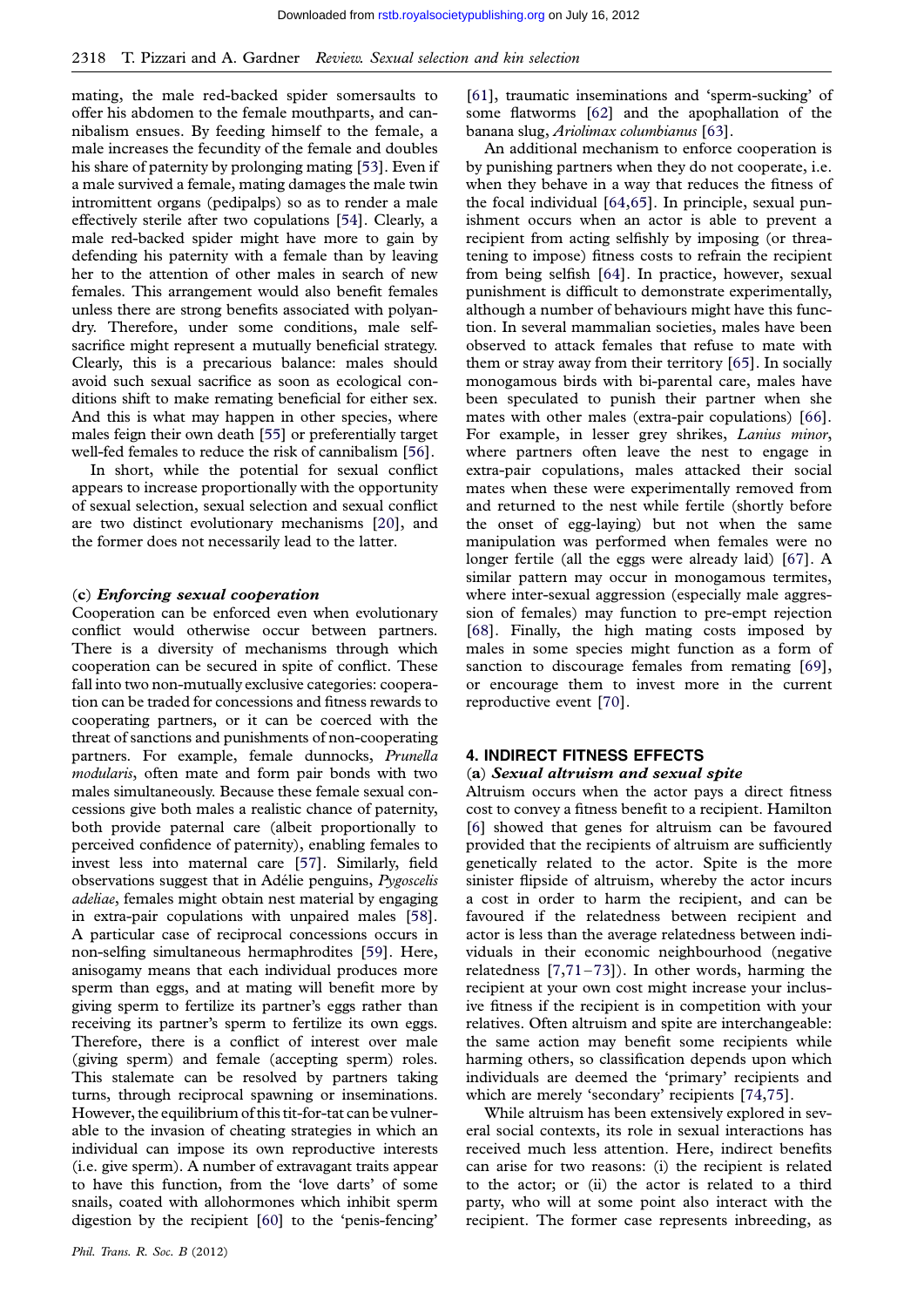

Figure 2. Spiteful Wolbachia. Wolbachia is a genus of bacteria, which live symbiotically in many species of invertebrates. (a) Mating between infected males (star) and non-infected females leads to cytoplasmic incompatibility, which depresses reproductive success, while assortative matings result in healthy reproductive success. (b) In structured populations, infected males might pay a reproductive cost to mate with uninfected females. The resulting cytoplasmic incompatibility will depress the fitness of the competitors of the male's female relatives [\[79](#page-9-0),[80\]](#page-9-0).

it concerns the reproductive decisions of related partners (see below). The latter refers to, for example, situations in which intrasexual competition occurs mainly among relatives. In this case, behaviours that harm a partner might also reduce the fitness of the actor's related competitors. Recent theoretical work demonstrates the potential for indirect selection to buffer sexual selection for male harm of females [[18,19](#page-8-0)]. Few studies have explicitly tested these predictions. However, a recent study of killifish, Heterandria formosa, demonstrated that females mated to three males genetically unrelated to each other suffer from higher mortality rates than females mated to three full-sib males (unrelated to the female) [\[76\]](#page-9-0). Proximally, these results may be mediated by a number of factors, e.g. higher immunological costs associated with responding to three genetically different ejaculates; however, functionally, these results are also consistent with the prediction that males are more benign to their partners when male relatedness increases.

A plethora of intra- and inter-sexual behaviours have also been interpreted as spiteful in the past. On closer scrutiny, many of these examples represent the outcome of costly selfish competition. Conditions for spite are stringent [[75](#page-9-0)]. However, under some

situations, an actor could be indirectly selected to pay a cost for harming partners of negatively related competitors. For example, male punishment of asexual females has recently been proposed as an explanation for the maintenance of sexual reproduction [\[77,78](#page-9-0)]. Cytoplasmic incompatibility induced by maternally inherited symbionts, such as Wolbachia, may also create potential for sexual spite [\[79,80](#page-9-0)] (figure 2).

Both altruism and spite require that non-zero genetic relatedness arises between social partners. Inclusive fitness theory has shown that there are three basic mechanisms for generating this: the greenbeard effect, kin discrimination and population viscosity.

## (b) Fisherian greenbeards

Greenbeards are single genes (or multiple genes, in linkage disequilibrium with each other) that enable their carriers to recognize each other and also behave so as to increase each other's fitness [[6](#page-8-0)[,81\]](#page-9-0). Such genes may be selectively favoured owing to genetic relatedness at the greenbeard locus, even when social partners are not genealogical kin. The Fisherian runaway process, defined as the coevolution of preference and ornament under linkage disequilibrium [\[28](#page-8-0)[,82\]](#page-9-0), can be usefully thought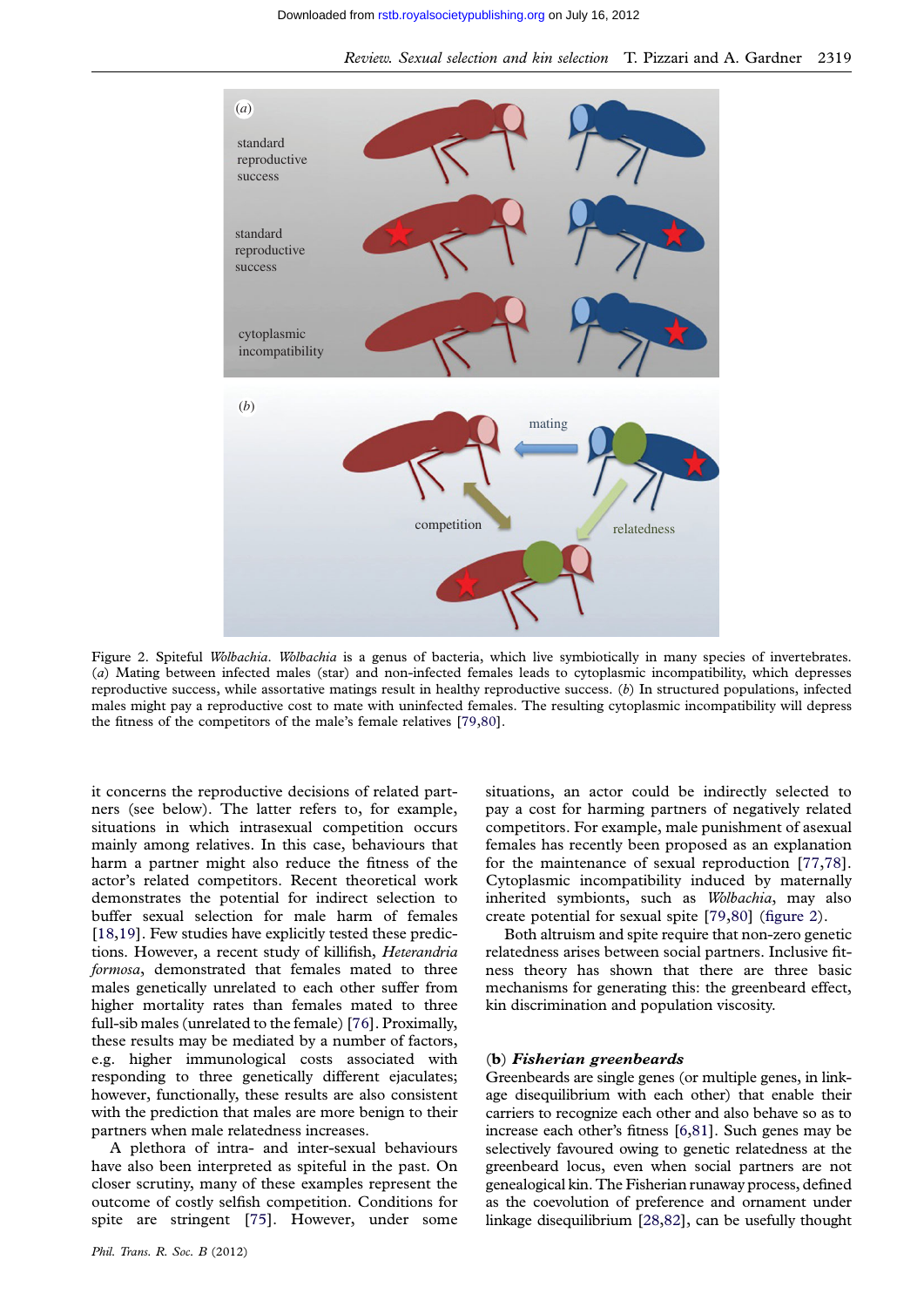

Figure 3. Fisherian greenbeards. The greenbeard effect is mediated by linkage disequilibrium between a locus coding for a phenotypic marker and a locus coding for a behavioural response to the marker [\[81\]](#page-9-0). In a sexual context, allele O codes for a greenbeard ornament and allele P codes for a sexual preference for partners expressing O. Linkage disequilibrium between O and P evolves through assortative mating. Owing to the preference and linkage disequilibrium associations, there is an overall relatedness association (dashed green line). It is likely that allele expression is specific to two discrete categories: individuals expressing  $O$  but not  $P$  (e.g. males), and individuals expressing  $P$  but not  $O$  (females), as indicated by reciprocal transparency of P and O loci.

of as a greenbeard effect (sensu [[81\]](#page-9-0)). Here, a gene encoding a male sexual ornament is in linkage disequilibrium with a gene encoding a female preference for the ornament, because offspring of preferring females tend to have ornamented fathers. The female preference in this case is indirectly favoured because females who express the preference gene will increase the relative reproductive success of ornamented males who will tend to carry copies of the female preference gene, i.e. the preference gene is helping out copies of itself (figure 3).

The extent to which the Fisherian runaway and good genes are distinct mechanisms has been the subject of recent debate [\[26](#page-8-0)–[28](#page-8-0)]. While these mechanisms are not mutually exclusive and in fact are likely to occur simultaneously, the distinction between direct and indirect effects helps us to identify their inherent difference. The Fisherian runaway works in a greenbeard-like fashion because of indirect selection caused by linkage disequilibrium, while good genes work largely because of the direct effect of viability benefits conveyed to the offspring through the genetic covariance between the ornament and viability, independently of linkage disequilibrium between preference and ornament. Specifically, the Fisherian runaway requires that preference is exerted within a generation in which there is linkage disequilibrium between the female preference gene and the male ornament, whereas the good genes mechanism does not. That is, if the female preference gene were 'switched on' in only one generation, it would not be favoured under the Fisherian runaway (it would generate an association with the ornament in the subsequent generation, but the ornament would no longer benefit its bearers), but it would be favoured under good genes (it would generate an association with the ornament, and hence with the good genes, and the latter would remain beneficial to their bearers even in the absence of female preference behaviour).

natural world—particularly in microbes—they are generally expected to be rare owing to the possibility that 'falsebeard' [\[81](#page-9-0)] genotypes arise that express the phenotypic marker but not the social behaviour, and thus free-ride on the social benefits provided by greenbeards. However, in the context of Fisher's runaway model, cheating is less likely because any breakdown of the association between male ornament genes and female preference genes will be countered by the build-up of this association owing to preferential mating of discriminating females with ornamented males. Thus, Fisher's runaway model represents an example of a greenbeard effect that is intrinsically protected against usurpation by falsebeards. An additional peculiarity of sexual greenbeard effects is that they could lead to higher rates of inbreeding [[83,84\]](#page-9-0), especially in structured populations, where the preference and ornament genes are rare, so inbreeding depression may pose a barrier to its evolution that is not experienced by other kinds of greenbeard gene.

Although greenbeards are known to occur in the

### (c) Kin discrimination

Parker [\[85](#page-9-0)] had already recognized that inbreeding decisions create potential for both direct and indirect effects, which can result in sex-specific selection on kin discrimination. Imagine a male that has the opportunity to increase his reproductive success by mating with a related female. Because inbreeding may result in inbreeding depression, the male would simultaneously increase his reproductive success but also reduce the reproductive success of his relative (who might otherwise have mated with an unrelated partner, thus avoiding the costs of inbreeding depression). When the female is sufficiently closely related to the male and inbreeding depression is sufficiently strong, the male will increase his inclusive fitness by altruistically foregoing his chances of mating with his relative [\[14,15](#page-8-0),[17](#page-8-0)]. Similarly, a female might maximize her inclusive fitness by altruistically increasing the reproductive success of a relative rather than mating with an unrelated male [[14,15,17\]](#page-8-0). However, because parental investment is often higher in females than in males, the male may tolerate a greater cost of inbreeding than would the female, leading to sexual conflict over the threshold for inbreeding. As expected, when experimentally exposed to only one female at a time, male red junglefowl, *Gallus gallus*, will readily mate with their sisters. However, females will typically neutralize the sperm of their brothers following copulation [\[86](#page-9-0)]. Interestingly, when they are simultaneously exposed to multiple related and unrelated females, males become more discriminant and prefer unrelated partners (Løvlie & Pizzari 2012, unpublished).

(d) Reduced sexual 'virulence' in a viscous world Having clarified that genetic relatedness can strongly mediate the intensity of sexual conflict, we emphasize the importance of population demography. In viscous populations, where dispersal is limited, the genetic relatedness of neighbours will differ from the population average creating potential for indirect selection on social behaviours. The realization that population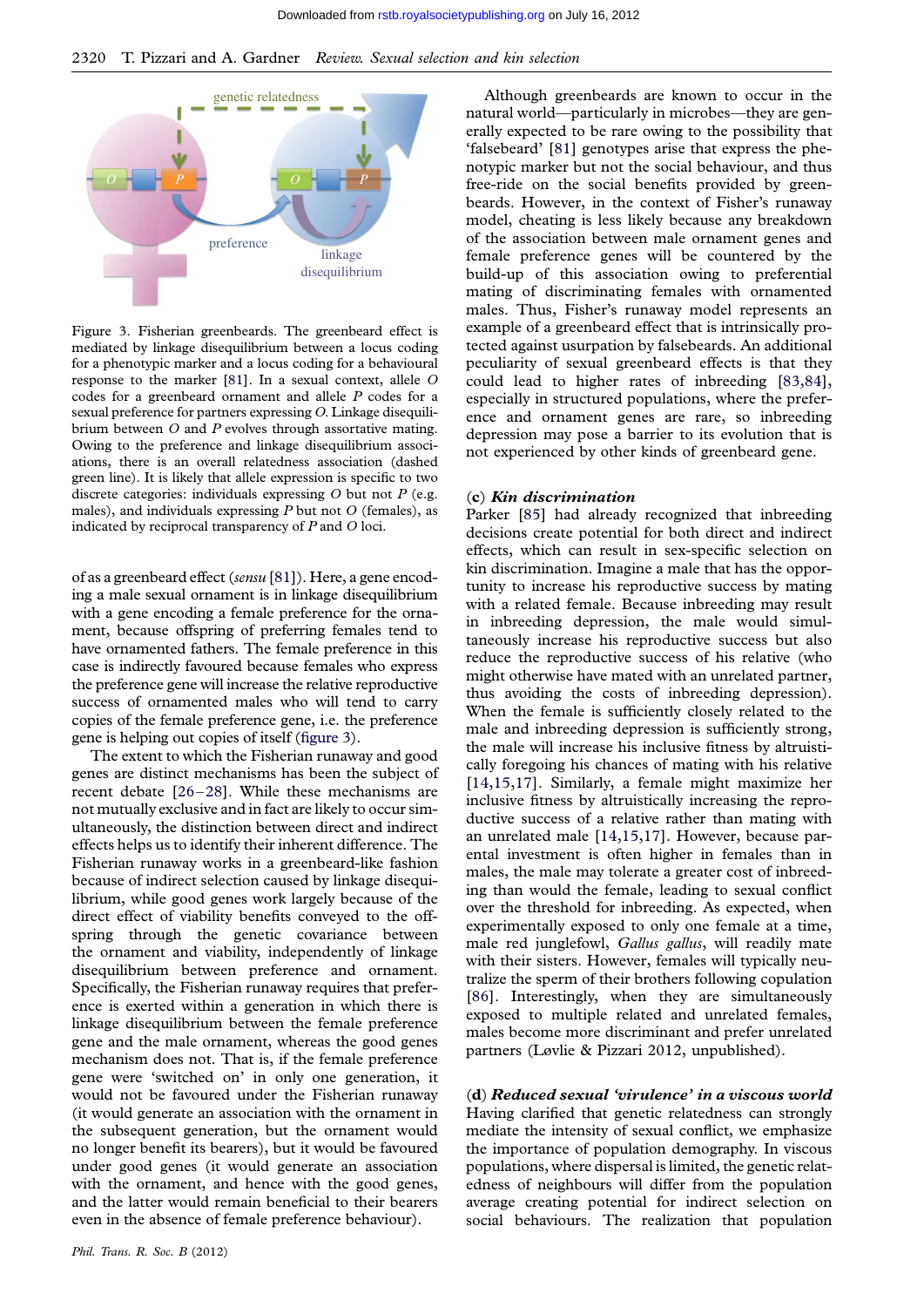<span id="page-7-0"></span>structure might have a strong influence on sexual dynamics is surprisingly recent [[87,88](#page-9-0)]. However, the role of population viscosity has been extensively explored in the context of the evolution of pathogeninduced harm to its host (virulence). Here, the level of virulence is expected to change with the viscosity of the pathogen population and the mechanism underpinning harm [\[89](#page-9-0)]. Similar arguments can be developed to study the way population viscosity impacts on the extent to which members of opposite sex are selected to harm each other ('sexual virulence').

Recent theoretical efforts in this direction have revealed that patterns of sex-specific dispersal and the scale of competition can have a fundamental influence. In general, when sexual interactions occur on a local scale, individuals have higher potential to simultaneously help and compete with kin. Imagine, for example, a rather typical situation in which males are sexually selected to harm females (see above). When male competition is largely restricted among male relatives (e.g. male dispersal before mating is limited), sexual selection leading to female harm will be counteracted by inclusive fitness costs due to reductions in the reproductive success of male relatives caused by female harm [[18,19\]](#page-8-0). Interestingly, when females mate locally they can be evolutionarily indifferent to male harm because inclusive fitness benefits and costs cancel each other out [[19\]](#page-8-0). Imagine now a situation where males disperse before mating but females disperse after mating. Here, the scale of competition for males and females can change drastically. In general, we would expect females to always prefer the smallest amount of male-induced harm, and males to prefer a level of sexually selected harm inversely proportional to local relatedness [[19\]](#page-8-0). The biological reality is likely to be often more complex. For example, in species where a female mates with only one out of several males in a patch and then moves on to a new patch to mate with yet another male, male competition for mating opportunities will be local but sperm competition will occur more globally. It is also likely that—just as in the case for pathogen virulence—the mechanisms through which males reduce female fitness (e.g. by shortening their life or by stimulating oviposition rates) interact with relatedness to influence selection on sexual harm.

## 5. CONCLUSIONS AND FUTURE DIRECTIONS

Resolving the evolutionary significance of sexual interactions is the first step towards understanding inter-sexual coevolution. Current debate over the evolutionary significance of sexual interactions is strongly polarized between those proposing that sexual selection necessarily leads to sexual conflict and those advocating that the theory of sexual selection should be rejected and replaced by a theoretical framework entrenched in cooperation. So what do we need to move the field forward? First, we do not need to replace Darwin's theory of sexual selection, as has been proposed recently [[90\]](#page-9-0). This body of theory has clearly withstood the test of time as a very successful heuristic tool, providing parsimonious, adaptive explanations for a bewildering diversity of traits and

patterns, and revealing the almost universal potential for sexual conflict. However, we have argued here that direct selection alone (mediated by viability and intrasexual competition) is not always sufficient to explain the entire diversity of inter-sexual interactions, and that it is fundamental to integrate direct with indirect effects within an inclusive fitness approach to reach a fuller understanding of the evolutionary significance of such diversity. We show that this requires a clear definition of direct and indirect fitness and that, out of the two sexual selection models traditionally considered to involve indirect selection—good genes and Fisherian runaway—only the latter conforms to indirect selection as defined by inclusive fitness theory (through a greenbeard-like effect), while the former represents direct selection. This distinction transcends semantics: we argue that when both direct and indirect effects are considered and correctly measured, this enables one to detect a wider range of evolutionary outcomes of sexual interactions (conflict, cooperation, altruism and even spite), and make more sophisticated predictions about how such outcomes are modulated by specific socio-ecological factors, such as population structure, sex-biased dispersal, kin recognition and inbreeding depression.

We identify two main integrated goals for future research. First, we need to bring sexual selection and sexual conflict theory more firmly within the wider framework of social evolution. Several authors have recently lamented the gap between sexual selection and social evolution studies, despite the fact that sex is by its very nature a social trait [[16,18,](#page-8-0)[91\]](#page-9-0). Second, we need more emphasis on the ecological details of sexual interactions. Recent work clearly indicates that, for example, the physiological mechanisms through which males manipulate females, and the social structure of the population, can have drastic consequences on the evolutionary significance of sexual interactions, shifting from conflict to altruism or mutual benefit.

T.P. is supported by a Philip Leverhulme Prize and a grant from the Natural Environment Research Council; A.G. is supported by research fellowships from Balliol College and the Royal Society. We are grateful to three anonymous referees for comments, and to T. Uller and N. Wedell for assistance with access to photographic material.

# **REFERENCES**

- 1 Darwin, C. 1871 The descent of man and selection in relation to sex. London, UK: John Murray.
- 2 Trivers, R. L. 1972 Parental investment and sexual selection. In Sexual selection and the descent of man 1871–1971 (ed. B. Campbell), pp. 136–179. Chicago, IL: Aldine.
- 3 Pizzari, T. & Bonduriansky, R. 2010 Sexual behaviour: conflict, cooperation and co-evolution. In Social behaviour: genes, ecology and evolution (eds T. Szekely, A. J. Moore & J. Komdeur), pp. 230–266. Cambridge, UK: Cambridge University Press.
- 4 Clutton-Brock, T. R. 2007 Sexual selection in males and females. Science 318, 1882–1885. [\(doi:10.1126/science.](http://dx.doi.org/10.1126/science.1133311) [1133311\)](http://dx.doi.org/10.1126/science.1133311)
- 5 Bonduriansky, R. 2001 The evolution of male mate choice in insects: a synthesis of ideas and evidence. Biol. Rev. 76, 305–339. [\(doi:10.1017/S1464793101005693\)](http://dx.doi.org/10.1017/S1464793101005693)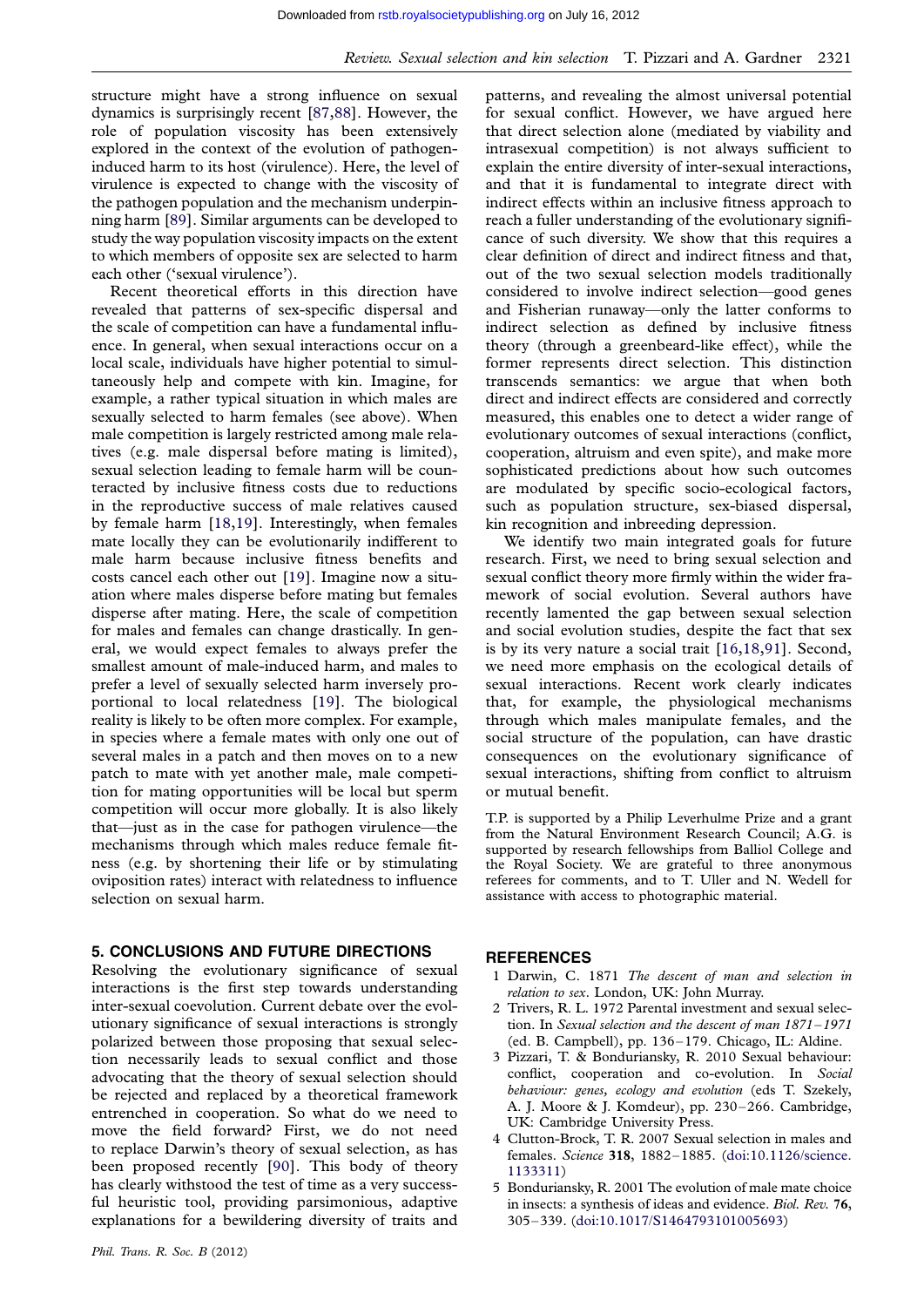- <span id="page-8-0"></span>2322 T. Pizzari and A. Gardner Review. Sexual selection and kin selection
- 6 Hamilton, W. D. 1964 Genetical evolution of social behaviour. I. *J. Theor. Biol.* 7, 1-16. [\(doi:10.1016/0022-](http://dx.doi.org/10.1016/0022-5193(64)90038-4J) [5193\(64\)90038-4J](http://dx.doi.org/10.1016/0022-5193(64)90038-4J))
- 7 Hamilton, W. D. 1970 Selfish and spiteful behaviour in an evolutionary model. Nature 228, 1218–1220. ([doi:10.1038/2281218a0\)](http://dx.doi.org/10.1038/2281218a0)
- 8 Grafen, A. 2006 Optimization of inclusive fitness. *I. Theor.* Biol. 238, 541–563. ([doi:10.1016/j.jtbi.2005.06.009\)](http://dx.doi.org/10.1016/j.jtbi.2005.06.009)
- 9 Hamilton, W. D. 1963 The evolution of altruistic behavior. Am. Nat. 97, 354–356. [\(doi:10.1086/497114](http://dx.doi.org/10.1086/497114))
- 10 Gardner, A., West, S. A. & Wild, G. 2011 The genetical theory of kin selection.  $\tilde{f}$ . Evol. Biol. 24, 1020-1043. [\(doi:10.1111/j.1420-9101.2011.02236.x](http://dx.doi.org/10.1111/j.1420-9101.2011.02236.x))
- 11 Grafen, A. 2002 A first formal link between the Price equation and an optimization program. *J. Theor. Biol.* 217, 75–91. ([doi:10.1006/jtbi.2002.3015](http://dx.doi.org/10.1006/jtbi.2002.3015))
- 12 Grafen, A. 2009 Formalizing Darwinism and inclusive fitness theory. Phil. Trans. R. Soc. B 364, 3135–3141. [\(doi:10.1098/rstb.2009.0056\)](http://dx.doi.org/10.1098/rstb.2009.0056)
- 13 Gardner, A. 2009 Adaptation as organism design. Biol. Lett. 5, 861–864. ([doi:10.1098/rsbl.2009.0674\)](http://dx.doi.org/10.1098/rsbl.2009.0674)
- 14 Kokko, H. & Ots, I. 2006 When not to avoid inbreeding. Evolution 60, 467–475. [\(doi:10.1111/j.0014-3820.2006.](http://dx.doi.org/10.1111/j.0014-3820.2006.tb01128.x) [tb01128.x\)](http://dx.doi.org/10.1111/j.0014-3820.2006.tb01128.x)
- 15 Parker, G. A. 2006 Sexual conflict over mating and fertilization: an overview. Phil. Trans. R. Soc. B 361, 235–259. ([doi:10.1098/rstb.2005.1785\)](http://dx.doi.org/10.1098/rstb.2005.1785)
- 16 Boomsma, J. J. 2007 Kin selection versus sexual selection: why the ends do not meet. Curr. Biol. 7, R673–R683. ([doi:10.1016/j.cub.2007.06.033](http://dx.doi.org/10.1016/j.cub.2007.06.033))
- 17 Puurtinen, M. 2011 Mate choice for optimal (k)inbreeding. Evolution 65, 1501–1505. [\(doi:10.1111/j.1558-](http://dx.doi.org/10.1111/j.1558-5646.2010.01217.x) [5646.2010.01217.x\)](http://dx.doi.org/10.1111/j.1558-5646.2010.01217.x)
- 18 Rankin, D. J. 2011 Kin selection and the evolution of sexual conflict. *J. Evol. Biol.* 24, 71-81. [\(doi:10.1111/j.](http://dx.doi.org/10.1111/j.1420-9101.2010.02143.x) [1420-9101.2010.02143.x\)](http://dx.doi.org/10.1111/j.1420-9101.2010.02143.x)
- 19 Wild, G., Pizzari, T. & West, S. A. 2011 Sexual conflict in viscous populations: the effect of the timing of dispersal. Theor. Popul. Biol. 80, 298–316. ([doi:10.1016/j.tpb.](http://dx.doi.org/10.1016/j.tpb.2011.09.002) [2011.09.002\)](http://dx.doi.org/10.1016/j.tpb.2011.09.002)
- 20 West, S. A., Griffin, A. S. & Gardner, A. 2007 Social semantics: altruism, cooperation, mutualism, strong reciprocity and group selection. *J. Evol. Biol.* 20, 415–432. [\(doi:10.1111/j.1420-9101.2006.01258.x](http://dx.doi.org/10.1111/j.1420-9101.2006.01258.x))
- 21 West, S. A., Griffin, A. S. & Gardner, A. 2007 Evolutionary explanations for cooperation. Curr. Biol. 17, R661–R672. ([doi:10.1016/j.cub.2007.06.004](http://dx.doi.org/10.1016/j.cub.2007.06.004))
- 22 Arnqvist, G. & Rowe, L. 2005 Sexual conflict. Princeton, NJ: Princeton University Press.
- 23 Andersson, M. & Simmons, L. W. 2006 Sexual selection and mate choice. Trends Ecol. Evol. 21, 296–302. ([doi:10.](http://dx.doi.org/10.1016/j.tree.2006.03.015) [1016/j.tree.2006.03.015](http://dx.doi.org/10.1016/j.tree.2006.03.015))
- 24 Eberhard, W. G. & Cordero, C. 2003 Female choice of sexually antagonistic male adaptations: a critical review of some current research.  $\tilde{f}$ . Evol. Biol. 16, 1-6. [\(doi:10.1046/j.1420-9101.2003.00506.x](http://dx.doi.org/10.1046/j.1420-9101.2003.00506.x))
- 25 Pizzari, T. & Snook, R. R. 2003 Perspective: sexual conflict and sexual selection: chasing away paradigm shifts. Evolution 57, 1223–1236. [\(doi:10.1554/02-517](http://dx.doi.org/10.1554/02-517))
- 26 Cameron, E., Day, T. & Rowe, L. 2003 Sexual conflict and indirect benefits.  $\tilde{J}$ . Evol. Biol. 16, 1055-1060. [\(doi:10.1046/j.1420-9101.2003.00584.x](http://dx.doi.org/10.1046/j.1420-9101.2003.00584.x))
- 27 Kokko, H. 2001 Fisherian and 'good genes' benefits of mate choice: how (not) to distinguish between them. Ecol. Lett. 4, 322–326. [\(doi:10.1046/j.1461-0248.2001.00224.x](http://dx.doi.org/10.1046/j.1461-0248.2001.00224.x))
- 28 Prum, R. O. 2010 The Lande–Kirkpatrick mechanism is the null model of evolution by intersexual selection: implications for meaning, honesty, and design in intersexual signals. Evolution 64, 3085–3100. [\(doi:10.1111/](http://dx.doi.org/10.1111/j.1558-5646.2010.01054.x) [j.1558-5646.2010.01054.x\)](http://dx.doi.org/10.1111/j.1558-5646.2010.01054.x)
- 29 Hardin, G. 1968 Tragedy of the commons. Science 162, 1243–1248. ([doi:10.1126/science.162.3859.1243](http://dx.doi.org/10.1126/science.162.3859.1243))
- 30 Frank, S. A. 1998 Foundations of social evolution. Princeton, NJ: Princeton University Press.
- 31 Rankin, D. J., Dieckmann, U. & Kokko, H. 2011 Sexual conflict and the tragedy of the commons. Am. Nat. 177, 780–791. ([doi:10.1007/s10886-007-9393-z\)](http://dx.doi.org/10.1007/s10886-007-9393-z)
- 32 Le Galliard, J. F., Fitze, P. S., Ferriere, R. & Clobert, J. 2005 Sex ratio bias, male aggression, and population collapse in lizards. Proc. Natl Acad. Sci. USA 102, 18 231–18 236. [\(doi:10.1073/pnas.0505172102\)](http://dx.doi.org/10.1073/pnas.0505172102)
- 33 Wigby, S., Sirot, L. K., Linklater, J. R., Buehner, N., Calboli, F. C. F., Bretman, A., Wolfner, M. F. & Chapman, T. 2009 Seminal fluid protein allocation and male reproductive success. Curr. Biol. 19, 751-757. [\(doi:10.1016/j.cub.2009.03.036\)](http://dx.doi.org/10.1016/j.cub.2009.03.036)
- 34 Wigby, S. & Chapman, T. 2004 Female resistance to male harm evolves in response to manipulation of sexual conflict. Evolution 58, 1028–1037. [\(doi:10.1554/03-568\)](http://dx.doi.org/10.1554/03-568)
- 35 Wigby, S. & Chapman, T. 2005 Sex peptide causes mating costs in female Drosophila melanogaster. Curr. Biol. 15, 316–321. ([doi:10.1016/j.cub.2005.01.051](http://dx.doi.org/10.1016/j.cub.2005.01.051))
- 36 Crudgington, H. S. & Siva-Jothy, M. T. 2000 Genital damage, kicking and early death—the battle of the sexes takes a sinister turn in the bean weevil. Nature 407, 855–856. ([doi:10.1038/35038154](http://dx.doi.org/10.1038/35038154))
- 37 Hotzy, C. & Arnqvist, G. 2009 Sperm competition favors harmful males in seed beetles. Curr. Biol. 19, 404-407. [\(doi:10.1016/j.cub.2009.01.045\)](http://dx.doi.org/10.1016/j.cub.2009.01.045)
- 38 Baeza, J. A. 2008 Social monogamy in the shrimp Pontonia margarita, a symbiont of Pinctada mazatlanica, off the Pacific coast of Panama. Mar. Biol. 153, 387–395. [\(doi:10.1007/s00227-007-0815-9](http://dx.doi.org/10.1007/s00227-007-0815-9))
- 39 Alonzo, S. H. & Pizzari, T. 2010 Male fecundity stimulation: conflict and cooperation within and between the sexes: model analyses and coevolutionary dynamics. Am. Nat. 175, 174-185. [\(doi:10.1086/649596\)](http://dx.doi.org/10.1086/649596)
- 40 Stutt, A. D. & Siva-Jothy, M. T. 2001 Traumatic insemination and sexual conflict in the bed bug Cimex lectularius. Proc. Natl Acad. Sci. USA 98, 5683-5687. [\(doi:10.1073/pnas.101440698](http://dx.doi.org/10.1073/pnas.101440698))
- 41 Parker, G. A. & Pizzari, T. 2010 Sperm competition and ejaculate economics. Biol. Rev. 85, 897–934. ([doi:10.](http://dx.doi.org/10.1111/j.1469-185X.2010.00140.x) [1111/j.1469-185X.2010.00140.x](http://dx.doi.org/10.1111/j.1469-185X.2010.00140.x))
- 42 Snook, R. R., Hosken, D. J. & Karr, T. L. 2011 The biology and evolution of polyspermy: insights from cellular and functional studies of sperm and centrosomal behaviour in the fertilized egg. Reproduction 142, 779–792. ([doi:10.1530/REP-11-0255](http://dx.doi.org/10.1530/REP-11-0255))
- 43 Maynard Smith, J. & Szathmary, E. 1995 The major transitions in evolution. Oxford, UK: Oxford University Press.
- 44 Queller, D. C. 2000 Relatedness and the fraternal major transitions. Phil. Trans. R. Soc. Lond. B 355, 1647–1655. [\(doi:10.1098/rstb.2000.0727\)](http://dx.doi.org/10.1098/rstb.2000.0727)
- 45 Gardner, A. & Grafen, A. 2009 Capturing the superorganism: a formal theory of group adaptation. *J. Evol. Biol.* 22, 659–671. [\(doi:10.1111/j.1420-9101.2008.01681.x](http://dx.doi.org/10.1111/j.1420-9101.2008.01681.x))
- 46 Bourke, A. F. G. 2011 Principles of social evolution. Oxford, UK: Oxford University Press.
- 47 Hughes, W. O. H., Oldroyd, B. J., Beekman, M. & Ratnieks, F. L. W. 2008 Ancestral monogamy shows kin selection is key to the evolution of eusociality. Science 320, 1213–1216. [\(doi:10.1126/science.1156108\)](http://dx.doi.org/10.1126/science.1156108)
- 48 Boomsma, J. J. 2009 Lifetime monogamy and the evolution of eusociality. Phil. Trans. R. Soc. B 364, 3191–3207. ([doi:10.1098/rstb.2009.0101\)](http://dx.doi.org/10.1098/rstb.2009.0101)
- 49 Hardling, R., Gosden, T. & Robin, A. 2008 Male mating constraints affect mutual mate choice: prudent male courting and sperm-limited females. Am. Nat. 172, 259–271. ([doi:10.1086/589452\)](http://dx.doi.org/10.1086/589452)